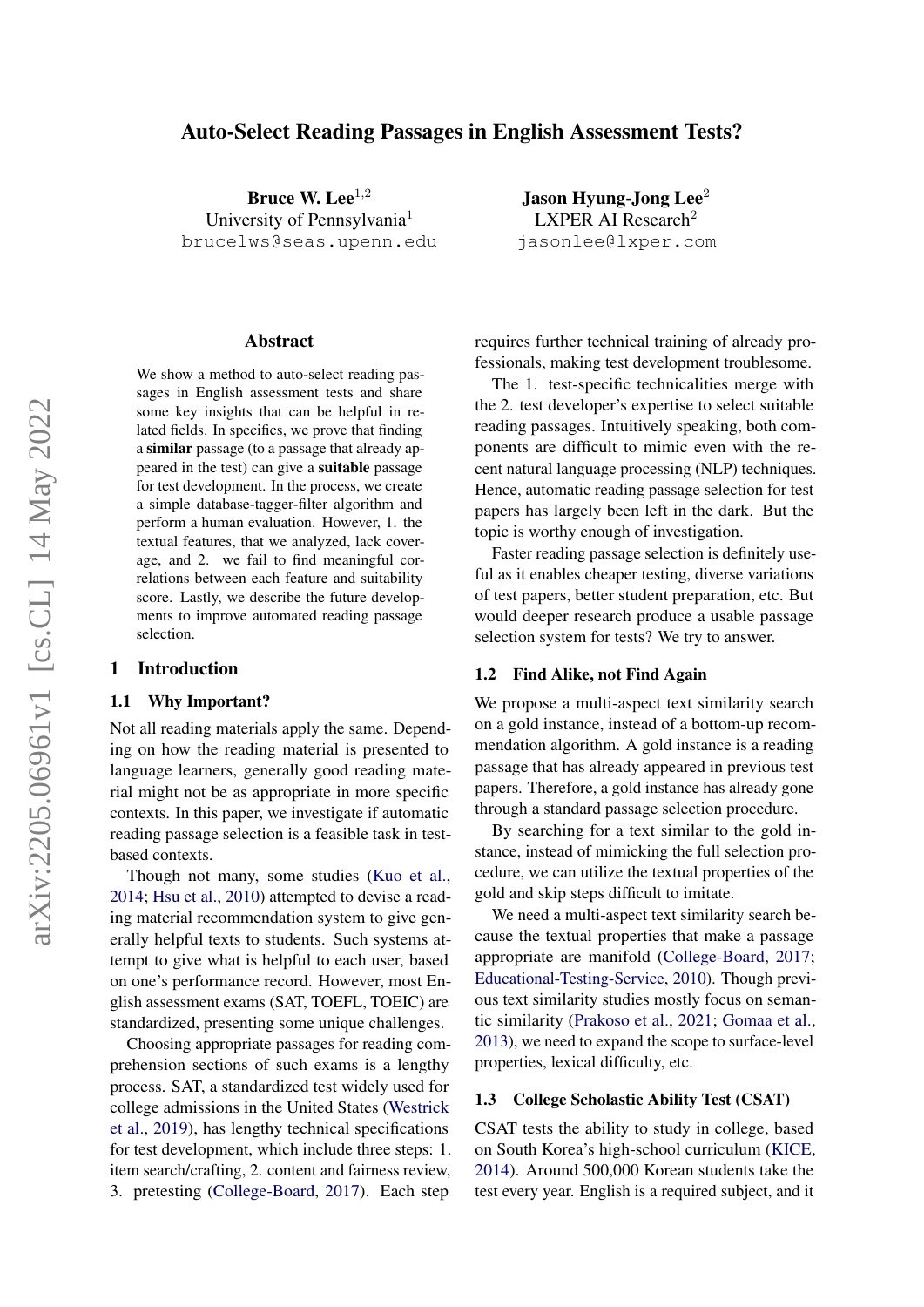

Figure 1: Our system. Each color is a unique passage.

puts much focus on reading comprehension. Each test paper has more than 20 reading passages taken from high-quality, previously published sources. We take CSAT as a running example.

# 2 Model Description

### 2.1 Overview

Our proposed system consists of three main components: 1. *database*, 2. *extractor*, 3. *filter*. A database is a collection of stand-alone passages. The database is an arbitrary concept; it could be a gold instance's original published source (considering a gold is an excerpt), the ACL Anthology, or even the whole internet. Developing a database is analogous to setting the system's sensible search range. The passages in a database are run through extractors to give numerical representations of textual features.

Extractors are a collection of multiple single feature extractors. Some examples are a *word per sentence extractor* and a *semantic encoding extractor*. The numerical features (integer, float, or multiple numeric sequences), are then concatenated to the original passages to be saved in the database, awaiting for a gold instance to be passed.

When a gold instance<sup>[1](#page-1-0)</sup> enters the system (Figure 1), it is first run through the same set of extractors (but not saved in the database). Then, the whole database goes through multiple filters to abandon dissimilar passages. The filters have *pass conditions* that compare the corresponding features between the database passages and gold instance's to select a passage appropriate to replace gold.

<span id="page-1-0"></span>

| <sup>1</sup> In this paper, "instance" is used analogously to "passage". |  |  |  |  |  |  |
|--------------------------------------------------------------------------|--|--|--|--|--|--|
|--------------------------------------------------------------------------|--|--|--|--|--|--|

| <b>Properties</b> | #Instance | #Sent  | #Word             | #Char | #Diff    |
|-------------------|-----------|--------|-------------------|-------|----------|
| total             | 1.044     | 10,651 | 2.2e <sub>5</sub> | 1.4e6 | 23,792   |
| mean              | N/A       | 10.2   | 215               | 1,339 | 22.8     |
| $Q4$ (max)        | N/A       | 37     | 431               | 2.802 | 70       |
| O3                | N/A       | 12     | 254               | 1,588 | 28       |
| $O2$ (median)     | N/A       | 10     | 212               | 1,322 | 22       |
| O1                | N/A       | 7      | 173               | 1.078 | 16       |
| mnn               | N/A       |        | 7                 | 42.   | $\Omega$ |

Table 1: Database statistics. #: number of. diff: words that only appear grade 9 and above.

### 2.2 Database

Our database is a collection of instances, mostly a single paragraph, like in CSAT. All past CSAT English subject papers are publicly available<sup>[2](#page-1-1)</sup>. We take the test papers between 2021-2022; we searched the source articles.

We used optical character recognition (OCR) through Google Vision API on the retrieved source articles' image files. We manually divided the result into paragraphs but we did not perform any inspection on the appropriateness of each item. We only went through basic preprocessing procedures. The database distribution is described in Table 1. The preprocessing steps are:

1. remove repeating whitespace characters

- 2. remove sentences of lengths under 10 characters
- 3. remove passages of lengths under 30 characters.

### 2.3 Extractor

Then, we develop a series of extractors. The first is sentence-word counter using *en\_core\_web\_sm* model pipeline from spaCy v.3.2.1 [\(Honnibal and](#page-4-8) [Montani,](#page-4-8) [2017\)](#page-4-8). We pass in each passage into a spaCy object and count items in the resulting token list and sentence list. Usages are publicly available<sup>[3](#page-1-2)</sup>.

Second, we implement a lexical difficulty extractor using the Word Corpus of the Korean ELT curriculum (CoKEC-word) from [Lee and Lee](#page-4-9) [\(2020\)](#page-4-9). The dataset classifies 30608 words in 6 levels, with each corresponding to a specific grade range (A: suitable for grade 1 to 4 students, B: grade 5 to 8 students, C: grade 8 to 9 students, D: grade 9 to 11 students, E: grade 11 to 12 students, F: college).

Last, we implement semantic embeddings extractor using SBERT-based framework [\(Reimers](#page-4-10) [and Gurevych,](#page-4-10) [2019\)](#page-4-10). From the authors' *sentencetransformers* library, we utilize the recommended model (*all-MiniLM-L6-v2*) [\(Wang et al.,](#page-4-11) [2020\)](#page-4-11).

<span id="page-1-1"></span><sup>2</sup>www.kice.re.kr

<span id="page-1-2"></span><sup>3</sup> spacy.io/usage/spacy-101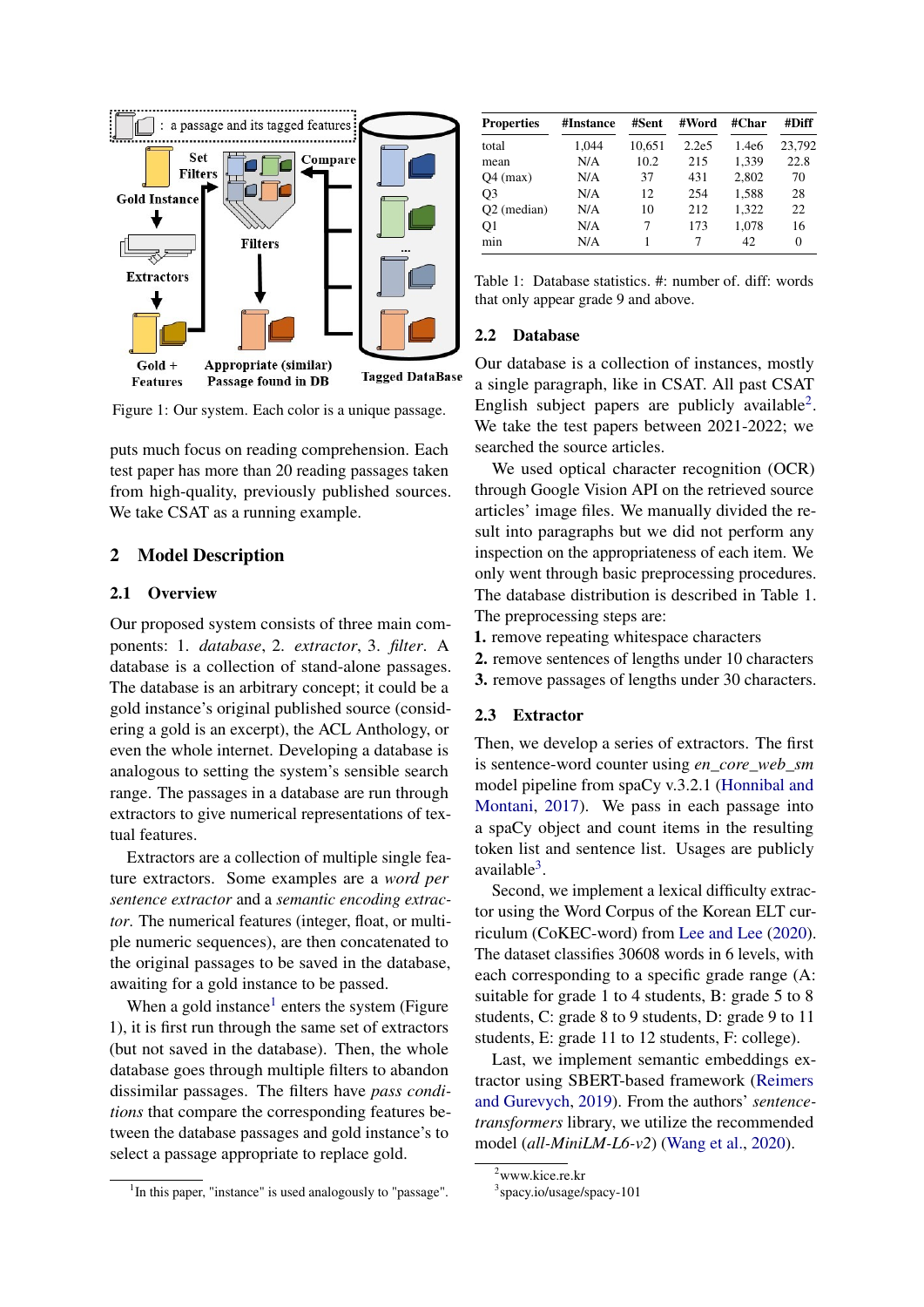| Gold | #Sent          | WPS | H diff | <b>HPW</b> | Sem. Similar | #Output |
|------|----------------|-----|--------|------------|--------------|---------|
|      | 2              | 10  | 0      | 0.1        | 0.35         | 9       |
| 2    | 2              | 10  | 0      | 0.1        | 0.35         |         |
| 3    | $\overline{c}$ | 10  | 0      | 0.1        | 0.37         | 5       |
|      | 4              | 10  |        | 0.05       | 0.35         | 5       |
| 5    | 4              | 10  | 0      | 0.05       | 0.35         | 5       |
| 6    | 4              | 10  | 0      | 0.05       | 0.33         | 5       |
|      | 2              | 10  | 0      | 0.05       | 0.22         | 6       |
| 8    | 2              | 10  | 0      | 0.05       | 0.22         | 6       |
| 9    | 2              | 10  | 0      | 0.05       | 0.35         | 5       |
| 10   | 2              | 10  | 0      | 0.05       | 0.33         | 6       |

Table 2: Parameters  $\alpha$  set for each gold instance.

### 2.4 Filter

A filter is a function of some *data* and a *condition* (*filtered data = filter(data, condition)*). Whereas a condition is a function of a gold instance, a database instance, and a parameter  $\alpha$  (*pass/fail* = *condition(gold instance, DB instance, parameter)*).

Combining multiple filters in a sequence reduces the original database multiple times to leave only the passages that pass all conditions under given parameters. Below are the five conditions we use, in a consecutive manner from top to bottom.

#### Sentence count condition:

G's #Sent –  $\alpha \leq D$ 's #Sent  $\leq G$ 's #Sent +  $\alpha$ 

#### Word per sentence condition:

G's WPS –  $\alpha$  < D's WPS < G's WPS +  $\alpha$ 

#### Max word difficulty condition:

G's H\_diff  $-\alpha \leq D$ 's H\_diff  $\leq G$ 's H\_diff  $+\alpha$ 

### Difficult word per all word condition:

G's HPW  $-\alpha \leq D$ 's HPW  $\leq G$ 's HPW  $+\alpha$ 

### Semantic similarity condition:

 $\alpha \leq G$  and D's Semantic Similarity

For the above conditions, #Sent: number of sentences, WPS: #word per sentence, H\_diff: highest word difficulty, HPW: #high difficulty word (grade 9 and above) per word.  $\alpha$  is the parameter that sets the range. Semantic similarity is calculated through the cosine distance between gold instance's (G) semantic encoding and database instance's (D).

### 3 Evaluation

#### 3.1 Test Arrangement

We randomly selected 10 gold instances from CSAT papers between 2021 and 2022. Since all CSAT reading passages are of similar lengths, the selected passages ranged from 134 to 181 words.

| Gold           | $\sum$ Score |          |        | <b>Pearon Correlation</b> |           |             |  |
|----------------|--------------|----------|--------|---------------------------|-----------|-------------|--|
|                | Dummy        | Filtered | Δ      | #Word                     | #Sent     | <b>CEFR</b> |  |
| 1              | 13           | 17       | $+4$   | 0.102                     | $-0.0396$ | $\sim \! 0$ |  |
| $\overline{2}$ | 11           | 16       | $+5$   | $-0.111$                  | 0.360     | $\sim \! 0$ |  |
| 3              | 12           | 15       | $+3$   | $-0.336$                  | $-0.859$  | $\sim \! 0$ |  |
| $\overline{4}$ | 9            | 15       | $+6$   | 0.0406                    | $-0.339$  | $\sim \! 0$ |  |
| .5             | 9            | 13       | $+4$   | 0.0922                    | 0.545     | $\sim \! 0$ |  |
| 6              | 15           | 18       | $+3$   | $-0.415$                  | $-0.439$  | $\sim \! 0$ |  |
| 7              | 12           | 17       | $+5$   | $-0.105$                  | 0.338     | $\sim \! 0$ |  |
| 8              | 16           | 13       | $-3$   | $-0.057$                  | 0.084     | $\sim \! 0$ |  |
| 9              | 20           | 14       | -6     | 0.0707                    | 0.0991    | $\sim \! 0$ |  |
| 10             | 11           | 17       | $+6$   | $-0.143$                  | $-0.0869$ | $\sim \! 0$ |  |
| Average        | 12.8         | 15.5     | $+2.7$ | $-0.0862$                 | $-0.0337$ | $\sim \! 0$ |  |

Table 3: Test results, in terms of score and correlation.

From our database (Section 2.2), we ran the conditions (Section 2.4) to obtain 5 candidate reading passages for each gold instance.

The parameters we set for each condition are described in Table 2. These conditions are manually fine-adjusted to make the resulting number of instances as close to 5. As shown in the #Output column, it sometimes seemed impossible to give the desired #Output. This is due to the statistical distribution of the respective features in database.

The 5 instances that passed our conditions were concatenated to 5 dummy instances, from the same database but completely randomly selected. The 10 instances were shuffled for anonymity. Ultimately, we obtained 100 candidate instances along with 10 gold instances.

We presented the test set to 2 EFL teachers in South Korea, each with over 10 years of experience, and 1 South Korean EFL student who took CSAT in 2020. All 3 test subjects are employees in EFL educational firms or institutions.

For each trial, 10 candidate instances were shown along with the corresponding gold instance. The test subjects were asked to give suitability scores on a 5-point scale. Our question was "Is the candidate instance suitable as a CSAT reading passage?" They were also asked to give reasons as to why they gave the score.

### 3.2 Analysis & Key Insights

We are interested in seeing if the filtered instances score meaningfully higher than the dummy instances. Table 3 shows the result score sums and correlations of the test outlined in Section 3.1. The Common European Framework of Reference (CEFR) levels is classified with the RoBERTa-RF-T1 model, retrieved from [Lee et al.](#page-4-12) [\(2021\)](#page-4-12). The model is state-of-the-art and gives 76.3% accuracy on the Cambridge dataset [\(Xia et al.,](#page-4-13) [2016\)](#page-4-13).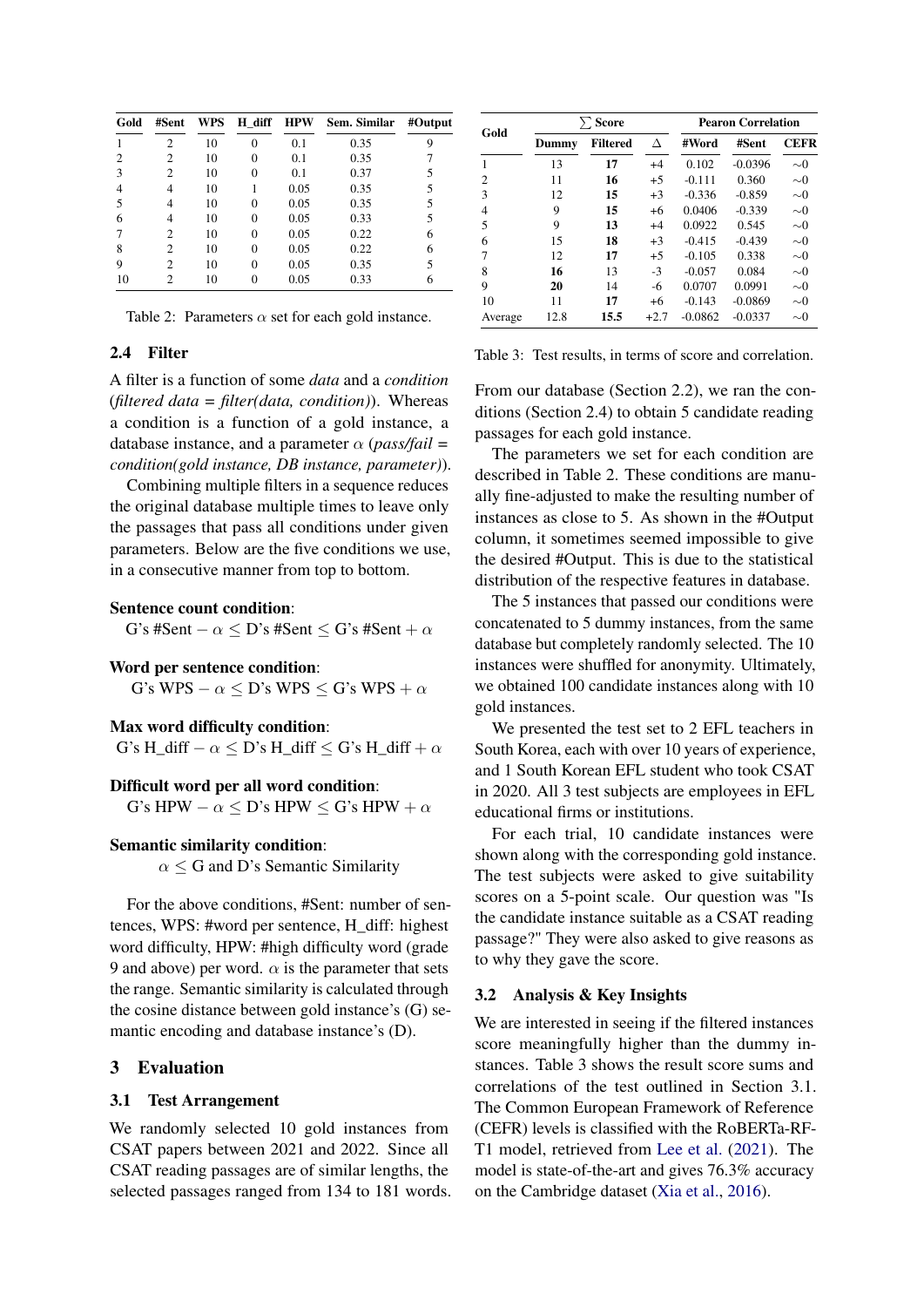1. Multi-aspect similarity search gives meaningful statistical improvement from random selection. The filtered passages triumphed dummy passages in terms of suitability as a CSAT reading passage. This is an interesting phenomenon as the filters were not set to directly measure suitability. Rather, they measure similarity in terms of surfacelevel, lexical, and semantic textual features.

This hints that finding a passage similar to a gold instance has the potential to give a passage suitable for test papers. The filters used were relatively simple; with further improvements, the performance can improve. However, we failed to find meaningful correlations with any of the specific features. This leads us to our second insight.

2. "Suitability" is a multi-aspect textual property, definitely not captured on the surface level. From Table 3 and Fig. 2, it seems clear that one does not think a passage is suitable just by #words or #sentences. In addition, the classified CEFR level of a passage had no significant correlation with its suitability. The CEFR levels are analogous to a passage's readability [\(Xia et al.,](#page-4-13) [2016\)](#page-4-13), which seems to have minimal correlation with suitability.

In fact, we find that no meaningful correlation and distribution exist between any tested single feature and suitability. On how filtered passages scored better than dummy passages, we believe that certain combinations of textual features lead to high suitability as a test reading passage.

One expects to see a certain *type* of a passage in a test paper. Such suitability is not measured by objective aggregation of textual features, unlike some other NLP tasks like readability assessment [\(Collins-Thompson,](#page-4-14) [2014\)](#page-4-14). Hence, common prediction models like regression would not work well, complicating the task solution.

# 4 Weaknesses & Future Directions

### 4.1 Contextual Dependency

For a passage to be appropriate for reading comprehension tests, it is required that the passage is understandable by itself. The passage could be self-contained and not dependent on the preceding text, table, or figure. Otherwise, the uncertain parts should be easily inferable. Along with more sophisticated preprocessing methods that detect strings like "Table" or "Figure", we plan to develop interparagraph dependency detection algorithms.



Figure 2: Scatter plots showing unclear trends. y label: suitability score, x label: #sent (left) and #word (right).

### 4.2 Evaluation Method

The test outlined in Section 3 is based on a small population. Further, it is human-dependent and is not easily reproducible. In future works, we plan to introduce an objective evaluation method. This possibly consists of a classification dataset, where gold instances are mixed with its neighboring paragraphs from the same source article. Then, a model could be adjusted to choose the gold instance among the neighboring paragraphs.

# 4.3 Auto-Calibration of Filter Conditions

In Section 3.1, we manually set the parameters  $\alpha$ for each condition. This is yet another weakness that makes the study difficult to reproduce. For our filter-based method to be widely useful for both commercial and academic purposes, we need an algorithm that automatically adjusts condition parameters, based on the number of desired outputs.

### 5 Conclusion

We proved that finding a similar passage (to an already test-appeared passage, or a gold instance) has the possibility to give a suitable passage for test development. Due to lacking correlation or distributional relationship between any single feature and suitability rating, we could not prove why we obtained our desired outcome. But we postulated that certain combinations of textual features lead to high suitability as one expects to see certain types of passages in a test paper.